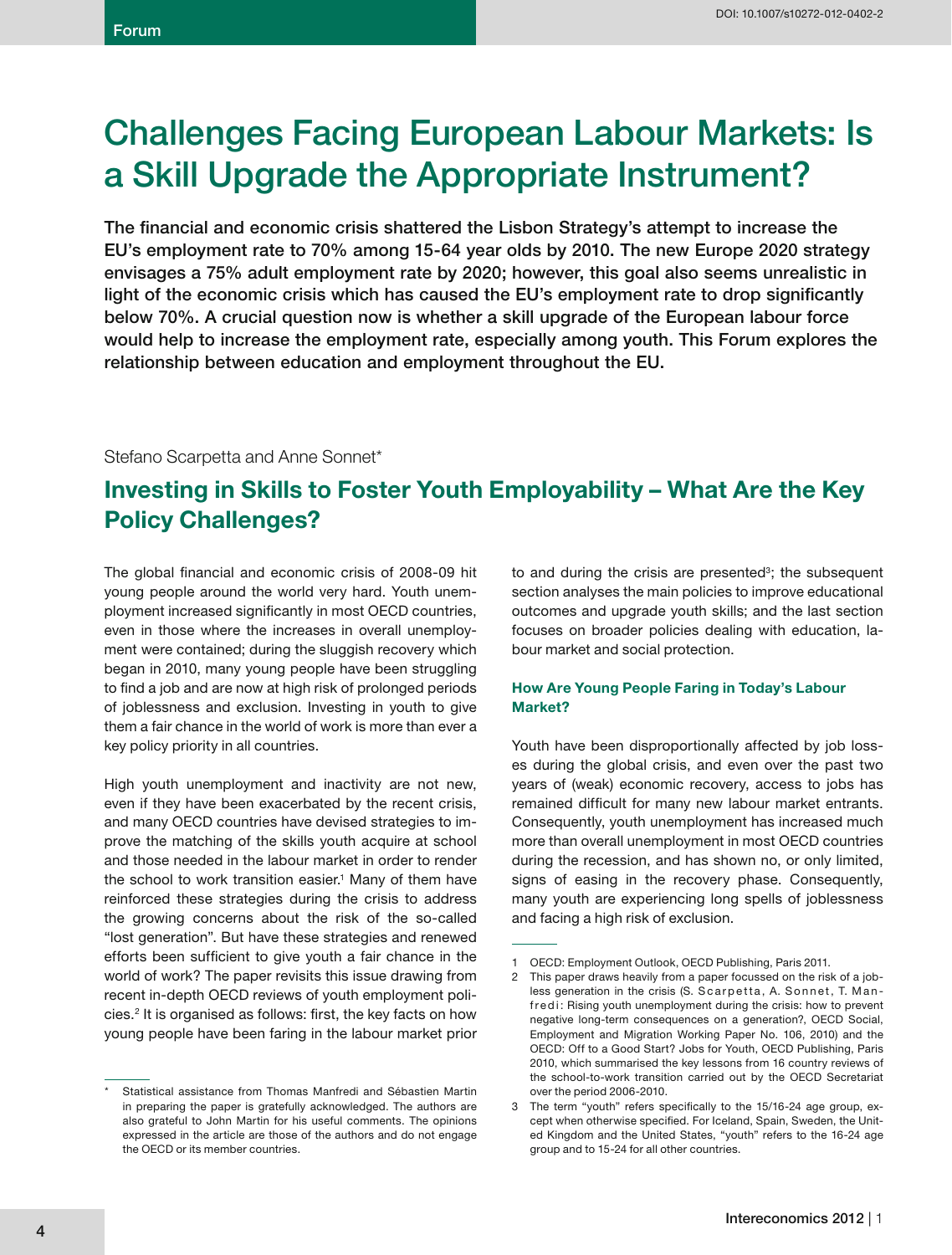#### Job Losses Hit Youth Particularly Hard

In the two years of the Great Recession, youth employment fell by almost 8% in the OECD area (Figure 1), compared with a drop of 2% among adults. Low-skilled youth – those with less than upper secondary education – were the hardest hit (-11%), a dramatic contrast with the employment gain of 2% for tertiary graduates. The composition of youth employment also changed significantly during the crisis. While on average much of the job losses in OECD countries were concentrated among those with temporary, fixed-term contracts, among youth both permanent and temporary contracts declined sharply. Moreover, full-time employment for youth fell by 13%, while part-time employment fell by less than 3%. Overall, youth have suffered not only from their large exposure to temporary and precarious jobs that are particularly sensitive to business cycle fluctuations, but also from the operation of the *last-in-first-out* workforce adjustment strategy adopted by firms and their selective reduction in working time among remaining workers.

#### Youth Joblessness Has Increased During the Crisis

The large job losses among youth and the difficulty of many new entrants to find a job have resulted in a large increase in youth unemployment in many OECD countries. As shown in Figure 2, the youth unemployment rates for the OECD area rose on average from 13% in the third quarter of 2007 to 17.3% in the third quarter of 2011. The increase was particularly high in those countries where the Great Recession was most severe – notably, Ireland, Greece, Portugal, the Slovak Republic and Spain – while youth unemployment actually fell in Austria, Chile, Germany and Israel, four countries largely spared by the crisis. These heterogeneous performances led to a further widening of youth labour market conditions across OECD countries. In the third quarter of 2011, youth unemployment was below 10% in Austria, Japan, Germany, Korea, the Netherlands, Norway and Switzerland; it was in the range between 20% and 30% in France and Italy and reached 46% in Greece and 48% in Spain (Figure 2).

# Inactivity Is a Bigger Problem Among Out-of-School Youth than Unemployment

The unemployment rate represents a good, albeit incomplete, measure of the difficulties faced by young people in the labour market. An important and growing number of youth who have exited the education system are not (or no longer) looking for work and thus are not included in the official unemployment statistics. An indicator that captures both exclusion from employment, but also from the labour market and education system altogether, is the

#### Figure 1

# **Youth (15/16-24) Employment Has Been Particularly Hit During the Crisis, OECD Area**

Percentage changes in employment, 2008-20101



1 Data by educational attainment refer to 2007 and 2009.

Source: European Union Labour Force Survey and national labour force surveys.

share of youth neither in employment nor in education and training - the so-called "NEET rate". In the first quarter of 2011, this group accounted for 12.3% of all youth aged 15/16-24 in the OECD countries, up from 10.7% in the first quarter of 2008 (Figure 3).<sup>4</sup> 22 million young peo-

# **Contributors to this Forum**

**Stefano Scarpetta,** OECD's Directorate for Employment, Labour and Social Affairs, Paris, France.

**Anne Sonnet,** OECD's Directorate for Employment, Labour and Social Affairs, Paris, France.

**Ilias Livanos,** Institute for Employment Research, University of Warwick, UK.

**Imanol Núñez,** Universidad Pública de Navarra, Pamplona, Spain.

**W. Craig Riddell,** University of British Columbia, Vancouver, Canada.

**Xueda Song,** York University, Toronto, Canada.

**Ilaria Maselli,** Centre for European Policy Studies, Brussels, Belgium.

<sup>4</sup> Figure 3 shows another useful indicator: the unemployment to population ratio, which also compares the number of young unemployed to the entire population of that age group. By contrast, the youth unemployment rate only concerns the proportion of young unemployed in the youth labour force, i.e. those who have already left the school system and are active in the labour market.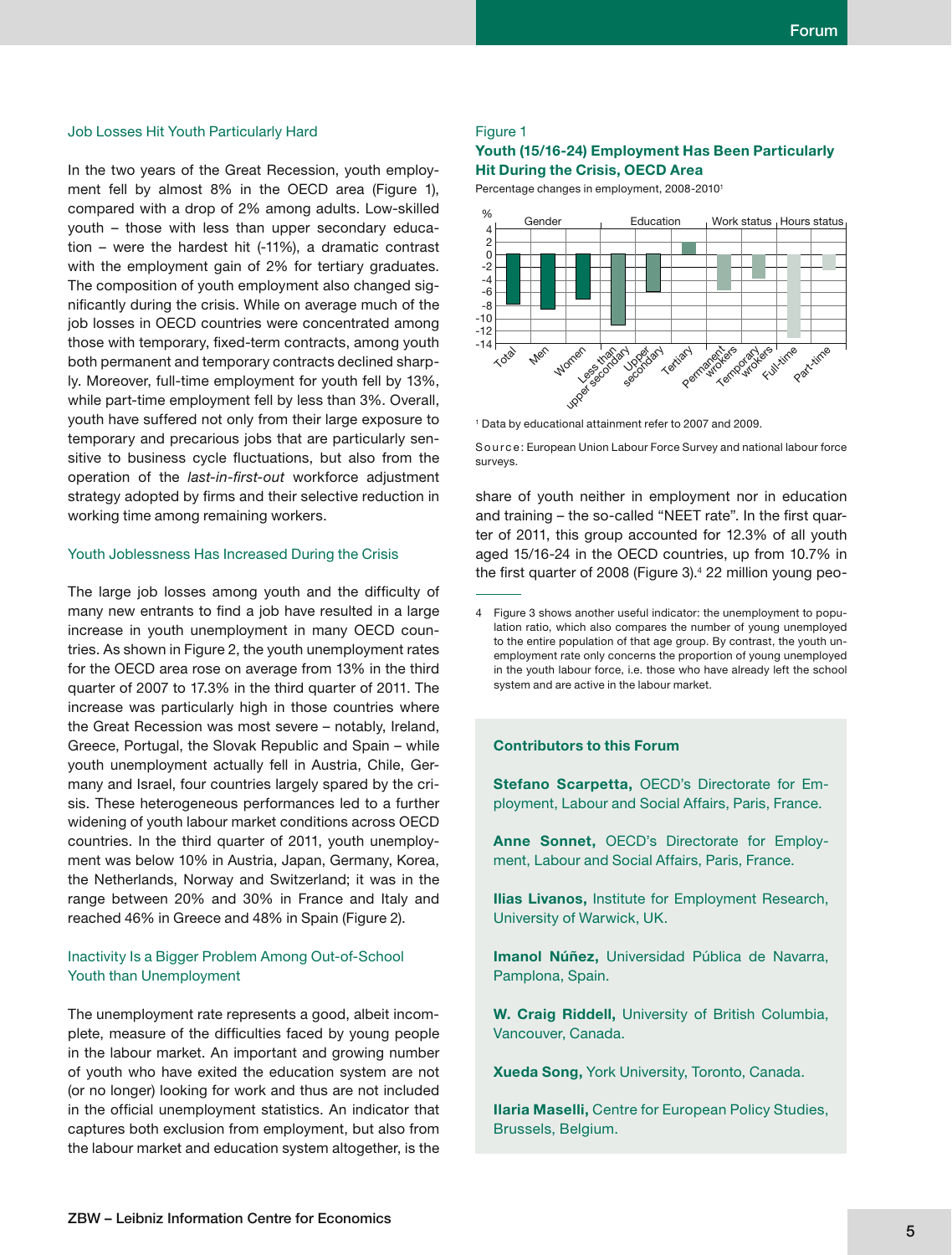Figure 2



# **Youth Unemployment Rate Has Increased During the Crisis, OECD Countries**

Note: Countries are shown in ascending order of the youth unemployment rate in 2011 Q3. Figures are seasonally adjusted. International averages refer to weighted averages. \* Data refer to 2007 Q2-2011 Q2 for Iceland.

Source: OECD calculations based on Eurostat, Short-Term Indicators and various national sources.

ple were jobless in the first quarter of 2011, 14 million of whom were inactive and not studying, almost double the level of those who were unemployed (8 million).

While some may have chosen to withdraw from the labour market and stay on in education because of the depressed labour market, for many young people inactivity is the result of discouragement and marginalisation, which tend to reflect the accumulation of multiple disadvantages, such as the lack of qualifications, health issues, poverty and other forms of social exclusion. Available evidence from longitudinal individual data for the United States and European countries also suggests that the NEET status can be very persistent for some young people, leading to a vicious circle whereby inactivity feeds into discouragement and that, in turn, to a further detachment from the labour market.<sup>5</sup>

OECD governments are increasingly concerned by the steep rise in youth unemployment and risk of exclusion from the labour market. A number of them have recently adopted comprehensive programmes to help all disadvantaged youth.<sup>6</sup> As an example, with the number of NEETs exceeding 1 million, the UK government in late 2011 put forward a new policy strategy including additional support through more apprenticeships for young people and through a new Youth Contract. The new programme will in particular help the most disengaged 16 and 17-year olds by assisting them to return to education, to acquire an apprenticeship or to obtain a job with training. In the Netherlands, the Investment in the Young Act introduced in October 2009 requires local authorities to offer a work/learning position to all young persons on benefits, i.e. support and assistance in returning to the education system or in finding work or possibly an apprenticeship. If a young person refuses the offer of support, then he/ she loses the entitlement to benefits. Likewise, in France an emergency strategy was launched in the midst of the







<sup>1</sup> As a percentage of the youth population (persons aged 15/16-24). <sup>2</sup> As a percentage of the youth labour force (persons aged 15/16-24).

Source: National labour force surveys.

<sup>5</sup> G. Quintini, T. Manfredi: Going Separate Ways? School-to-Work Transitions in the United States and Europe, OECD Social, Employment and Migration Working Papers No. 90, 2009.

<sup>6</sup> OECD: Off to a Good Start?..., op. cit.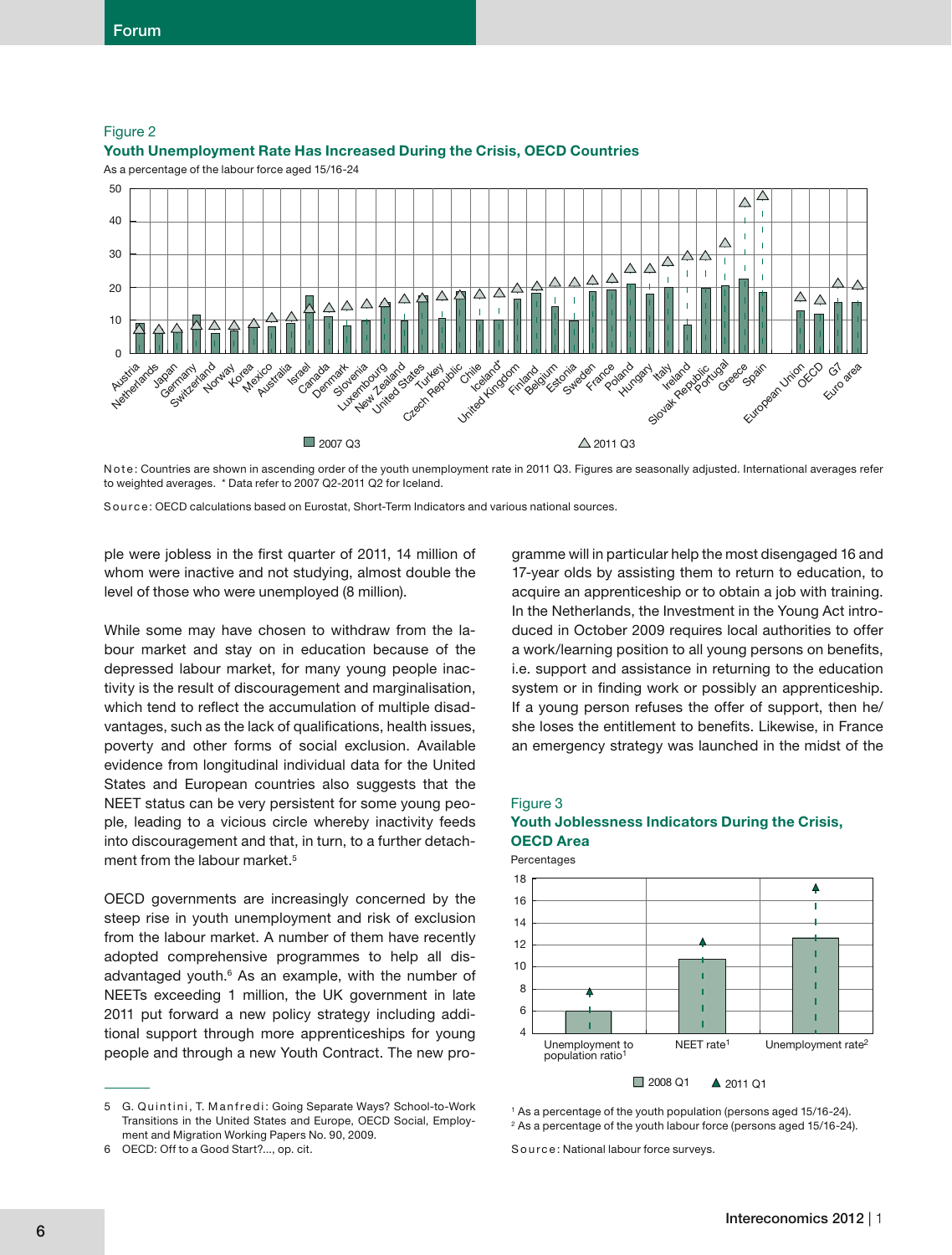crisis to facilitate the school-to-work transition by promoting apprenticeship and combined work and training opportunities, fostering the transformation of internships into permanent employment contracts and providing additional training and employment opportunities for youth far removed from the labour market.

#### Job Quality Is an Issue for Many Young Workers

Beyond the standard divide between employment and unemployment, what matters for youth is access to productive and rewarding jobs that offer them good career prospects. This is an area where further progress is needed in many OECD countries, even in those that have managed to contain the increase in youth unemployment during the crisis.

Many youth jobs are temporary. The incidence of temporary employment among young workers aged 15/16-24 was 38% in 2010 on average in the OECD area, an increase of almost seven percentage points since 2000.7 The incidence of temporary contracts differs a lot across countries. At least half of all young workers have a temporary contract in Slovenia, Poland, Spain, Sweden, Portugal, France, Germany and Switzerland.<sup>8</sup>

The observed increase in the incidence of temporary jobs should not necessarily be regarded as negative in terms of the career prospects of those youth holding these jobs. For many youth, temporary contracts are more often a stepping stone to a permanent contract than a dead end.<sup>9</sup> Among the nine European countries where data are available (United Kingdom, Ireland, Belgium, Luxembourg, France, Greece, Finland, Italy and Spain), the probability of youth getting a permanent job one year after working at a temporary job is higher than after being unemployed.<sup>10</sup> This probability, however, is much higher for youth with tertiary education than for those with lower levels of education. Moreover, a high incidence of temporary employment is a key factor to explain the concentration of job losses among youth during the recent crisis. The first response of many firms facing a collapse in demand during the Great Recession was indeed to terminate their tem-

porary contracts or not renew them upon expiration. The extraordinarily high youth unemployment in Spain (48% in the third quarter of 2011) is associated not only with the depth and length of the economic crisis but also with the fact that more than 60% of youth were on temporary contracts before the crisis and many of these jobs were destroyed during the crisis.

But the quality of jobs for youth goes beyond the issue of contract duration and the prospect of renewal/conversion; it also includes hours worked and remuneration. The case of the Netherlands, a country able to maintain a relatively low youth unemployment rate during the crisis, is a good example in this respect. Salverda<sup>11</sup>, for example, suggests that the much-praised fact that many Dutch youth combine education with work experience often hides the fact that many of them are working in tiny lowpaid jobs for very few hours per week. He suggests that if the focus was instead on the full-time youth employment rate, the Dutch economy would differ little from a number of other European countries; full-time youth employment declined sharply in the Netherlands as in these other countries during the crisis.

# **Improving Educational Outcomes and Upgrading Youth Skills for Better Labour Market Outcomes**

Tackling youth unemployment and under-employment or inactivity no doubt requires a comprehensive policy strategy that removes the different barriers in order to achieve productive and rewarding jobs. In this context, education and training policies play a key role in equipping youth with appropriate skills in a rapidly evolving labour market and thereby facilitating the transition from school to work. Success in converting skills into productive jobs largely depends on developing a better understanding of whether the right mix of skills is being taught and learned in equitable and efficient ways, whether economies and labour markets are able to fully utilise their skill potential and whether governments can build strong governance arrangements and effective coalitions with their social partners to find sustainable approaches to who should pay for what, when and where.

# Education Matters for Better Labour Market Outcomes for Young People

It is recognised that higher educational attainment improves the labour market prospects of young people and

<sup>7</sup> OECD: Off to a Good Start?..., op. cit.

<sup>8</sup> In Germany and Switzerland, temporary contracts are mainly apprenticeship contracts.

<sup>9</sup> See B. Cockx, M. Picchio: Are Short-Lived Jobs Stepping Stones to Long-Lasting Jobs?, IZA Discussion Papers No. 4007, Institute for the Study of Labor (IZA), 2009, who find that short-lived jobs (lasting less than one quarter and involuntarily ending in unemployment) tend to be stepping stones to long-lasting jobs (lasting more than one year) in Belgium for long-term unemployed school-leavers.

<sup>10</sup> See Figure 5.8 in OECD: Off to a Good Start?..., op. cit. based on 2005-06 data from the European Survey on Income and Living Conditions (EU-SILC).

<sup>11</sup> W. Salverda: The Netherlands: Is the impact of the financial crisis on inequalities different from in the past?, in: D. Vaughan-Whitehead (ed.): Work Inequalities in the Crisis: Evidence from Europe, ILO, 2011.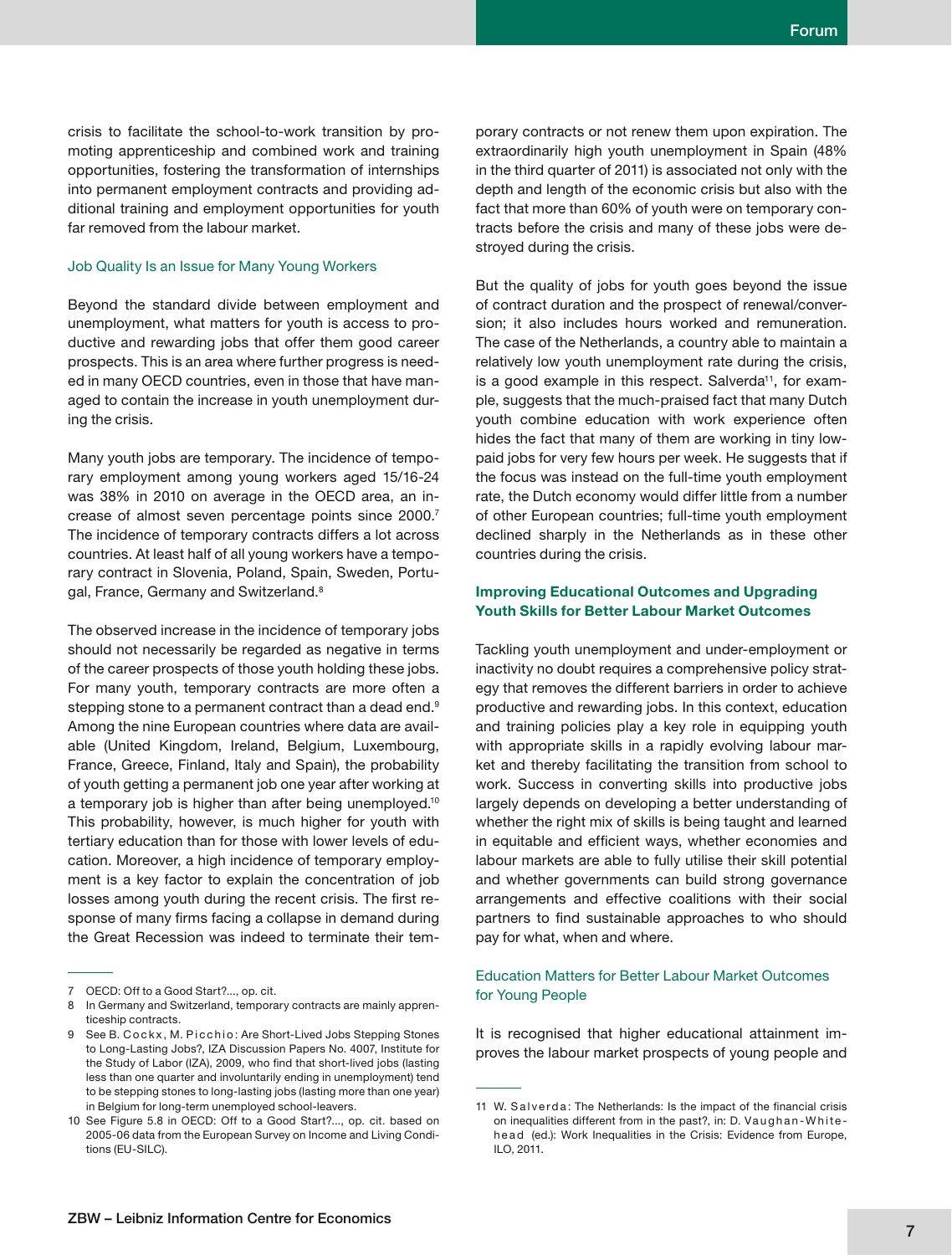that a corollary of low educational attainment is marginalisation through unemployment/inactivity. Indeed, on average in the OECD area in 2009, low-skilled youth, who did not complete upper-secondary schooling, have an unemployment rate 1.8 times that of tertiary graduates (Figure 4). The risk is at least three times as high in seven OECD countries (Estonia, Finland, Norway, Switzerland, Sweden, the Czech Republic and the United States).

There are, however, six OECD countries (Chile, Greece, Italy, Mexico, Portugal and Turkey) where tertiary graduates have a higher risk of unemployment than low-skilled youth. In some of these countries, namely Chile, Mexico and Turkey, the higher incidence of open unemployment among skilled youth is related to the fact that they are the ones who can afford to search for a formal-sector job, while many unskilled youth are often employed in the informal sector where low-paid and precarious job opportunities abound. More generally, however, many skilled youth – upper-secondary or tertiary graduates – leave the education system unprepared for the labour market. This can result in high youth unemployment rates but also in large shares of youth working in fields unrelated to what they have studied. The latter is a major source of overqualification, i.e. work in jobs that require lower qualifications than those they possess.<sup>12</sup>

### Educational Policy Responses Need to Be Diversified

Major progress has been made in promoting universal access to primary and often lower-secondary education, but many young people still do not have access to, or drop out from, education before achieving an upper secondary qualification, which is considered a milestone for a smooth transition to work, participation in lifelong learning and career progression. Different policy actions are required in this context.

First, it is important to keep in mind that expansions of early childhood education, to cover either more children of a given age or younger children, are found to yield benefits at school entry, in adolescence and in adulthood.<sup>13</sup> Generally, these gains are largest for those who are disadvantaged (e.g. those who come from low-income or immigrant households), especially if the investments are sustained through compulsory schooling.

Second, in OECD countries where enrolment in education through lower secondary education (i.e. up to age 15 or

#### Figure 4

**Low-Skilled Youth (15/16-24) Face a Much Higher Unemployment Risk than High-Skilled Youth, 20091** As a percentage of the labour force



Note: "Low-skilled" refers to lower than upper secondary education and "high-skilled" to tertiary education. For Japan, "low-skilled" refers to less than upper secondary education as well as upper secondary education. 1 2008 for Belgium.

Source: European Union Labour Force Survey and national labour force surveys.

16) is almost universal, the focus has been on improving retention in upper secondary education, in some cases by raising the age of compulsory participation in learning. Provided that it is accompanied by measures to diversify educational choices, in particular through apprenticeship and a focus on the acquisition of a recognised qualification that is valued by employers rather than simply spending more time in a classroom, measures to encourage longer stay at school have proven effective in ensuring youth leave education with a minimum skill level. Extending the schooling period could be achieved in different ways. Some countries have raised the school-leaving age. This is the case, for example, in the Netherlands, where since 2007 a law has required 18-year-olds who have not acquired a two-year diploma from the second cycle of secondary vocational education to follow a work-study programme. In England also, the Education and Skills Bill requires a flexible participation in education and training for young people until they are aged 18 or until an upper secondary qualification is obtained, whichever is earlier. In 2006, the province of Ontario in Canada raised the age of compulsory learning from 16 to 18 and provided a range of positive incentives to stay on in schooling and to achieve a qualification in its Student Success Strategy.

Finally, policies to raise educational attainment are directed at those groups of young people among whom rates

<sup>12</sup> For more details, see OECD: Employment Outlook, OECD Publishing, Paris 2011.

<sup>13</sup> C. Ruhm, J. Waldfogel: Long-Term Effects of Early Childhood Care and Education, IZA Discussion Paper No. 6149, Bonn 2011.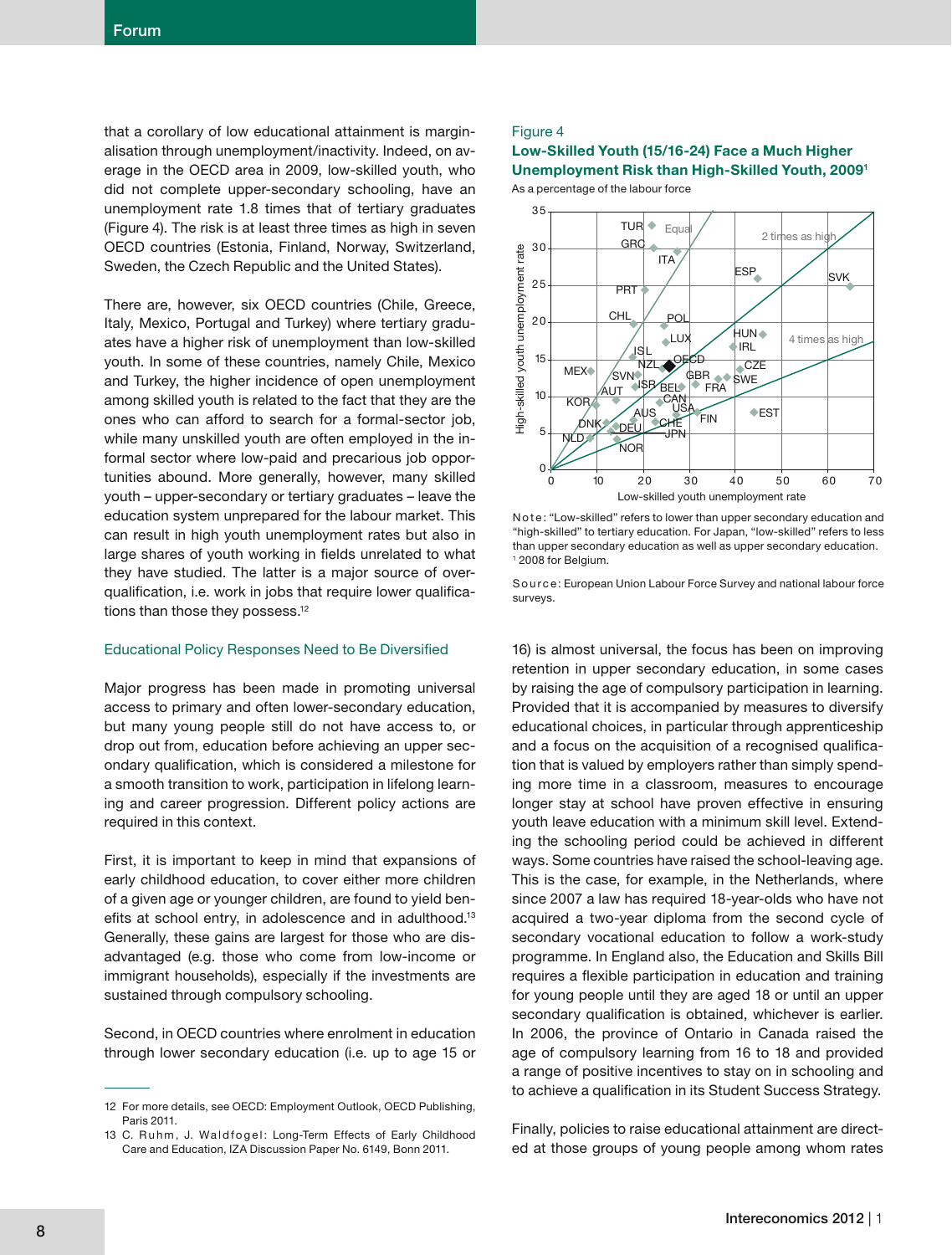of school completion are currently low — people living in disadvantaged and remote areas and those from particular contexts, such as immigration or ethnic backgrounds. For youth who have disengaged from academic education, dual schooling systems, combining class-based learning with work-based apprenticeships, have received significant attention. This is partly because of the good performance in terms of low youth unemployment in countries with a long tradition of apprenticeship systems – notably Austria, Denmark, Germany and Switzerland. In particular in Germany, roughly two-thirds of people under the age of 22 choose to enter apprenticeships where, along with related technical instruction at a vocational school, they learn on-the-job the skills required for a given occupation. For Zimmerman<sup>14</sup>, apprenticeships instil employable skills as well as provide a transition to a young person's first job. A number of OECD countries have introduced specific measures to support apprentices in the context of the recent economic crisis.15

#### Developing Labour Market Skills in a Broader Strategy

Measures to improve the labour market skills of youth should be seen as part of a broader strategy to promote cost-effective skill development policies and measures which foster deeper investments in human capital and a strengthening of the links between learning and the skills requirements of the labour market.

High-quality career guidance can help youth make better informed decisions about their future skills but requires early action in lower secondary education, highly qualified guidance personnel and timely and high-quality data on local labour market needs and employment prospects by occupation. Unfortunately, most existing career guidance programmes suffer from severe under-funding, are provided by teachers who lack familiarity with workplace requirements, and cannot rely on accurate labour market and skill statistics and projections by region and occupation.

A number of policy initiatives have also been directed to develop "soft" skills such as literacy and competencies to improve the ability of young people to navigate the changing world of work successfully. They are important to young people's resilience and focus on emotional and social dimensions as well as problem-solving abilities and creativity. In Australia, the need for such skills is recognised via the National Foundation Skills Strategy for Adults, the federal budget and some state policies, and

through the work of universities, vocational education and training (VET) providers and not-for-profit organisations.<sup>16</sup>

Finally, the combination of work and study would also help youth acquire some of the skills required in the labour market before they leave the education system. To encourage the acquisition of work experience, internships have expanded recently in a number of countries. But according to a survey by the European Youth Forum<sup>17</sup>, the quality of internships is not often secured. Another concern is that internships are mainly available to those with access to external financial resources, in particular from their families. This means that families and young people already on the margins of society will lose out, and as a result, the gap between privileged and non-privileged students and labour market entrants could widen. Some guidelines have started to emerge to prevent abuses and ensure that internships are true learning experiences for students rather than a cheap form of labour for employers. Several countries have introduced a number of requirements. France in particular requests that internship agreements can only be entered into with students, i.e. an agreement is required between the education establishment and the employer, and interns are paid a moderate wage, at least when the internship lasts beyond a certain length.<sup>18</sup>

# **Well-Designed and Closely Co-ordinated Policies Dealing with Education, Labour Market and Social Protection Are Necessary**

While leaving education with the skills required by employers and needed for lifelong-learning is important to facilitate the transition to work, labour market policies and institutions can play a major role in helping youth to get off to a good start.19

In particular labour market policies such as unemployment benefits and active labour market programmes can assist the job search by providing adequate income support combined with effective employment services. In recent years, access to safety nets in OECD economies has been made increasingly conditional on an active job search following the "mutual obligations" principle, whereby income support for the unemployed is combined with strict job search requirements and compulsory participa-

<sup>14</sup> K.F. Zimmermann: Job Strategies for the Young, IZA Compact, October 2011.

<sup>15</sup> See OECD: Off to a Good Start?, op. cit., for a review.

<sup>16</sup> L. Robinson, M. Long, S. Lamb: How Young People are Faring, Centre for Research on Education Systems, University of Melbourne, 2011.

<sup>17</sup> European Youth Forum: Interns revealed, Brussels 2011.

<sup>18</sup> OECD: Jobs for Youth: France, OECD Publishing, Paris 2009.

<sup>19</sup> See OECD: Off to a Good Start?, op. cit. for a more in-depth analysis of the cost-effective measures to tackle the large rise in youth joblessness.